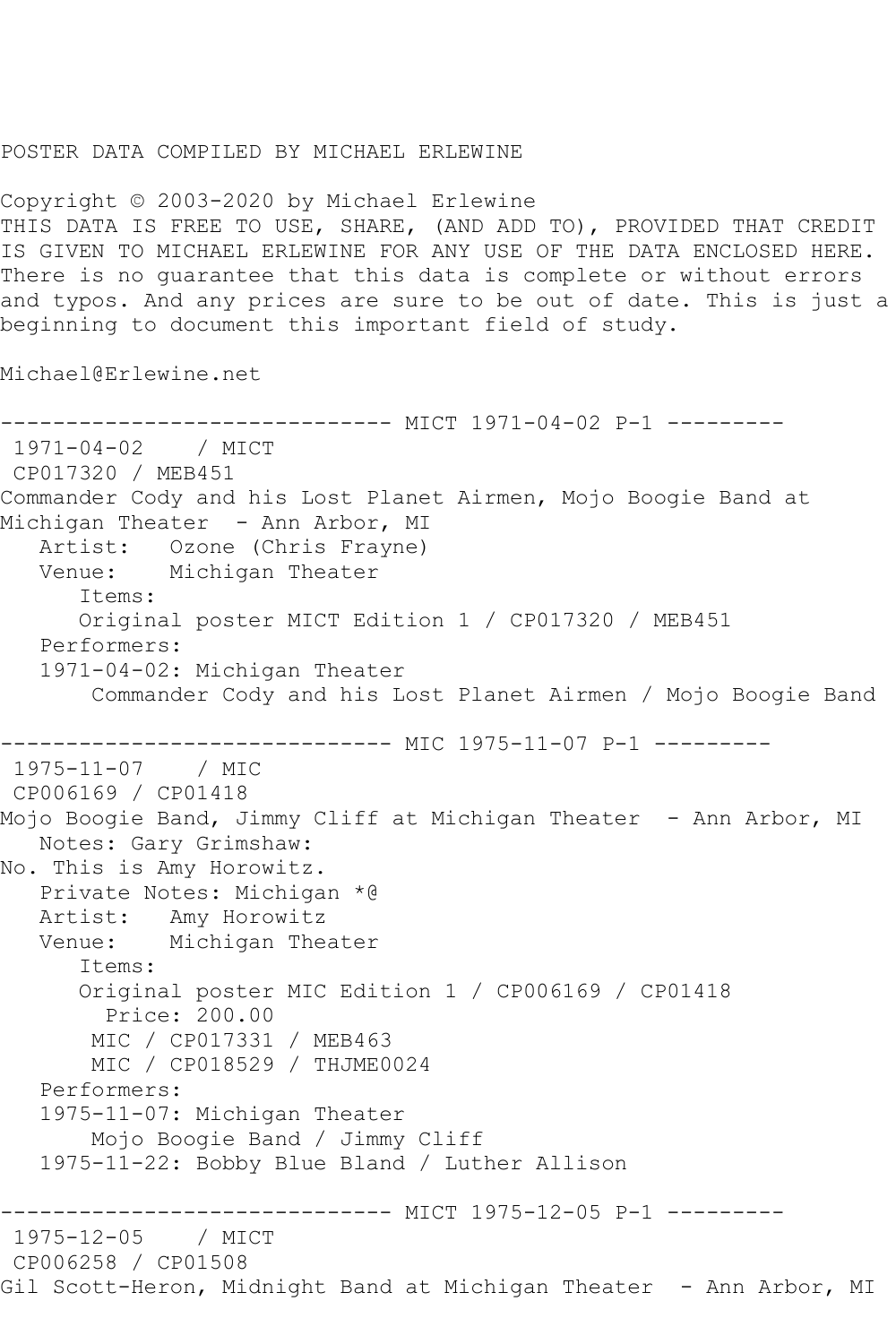Notes: Gary Grimshaw: I drew that picture of Gill Scott-Heron. It was like a tracing of a photograph. I did the cross hatching and all of that. That was done after I moved to Detroit, because I was still doing poster for Rainbow, even though I was living in Private Notes: Grimshaw Artist: Gary Grimshaw Venue: Michigan Theater Items: Original poster MICT Edition 1 / CP006258 / CP01508 Price: 50.00 Performers: 1975-12-05: Michigan Theater Gil Scott-Heron / Midnight Band ------------------------------ MICT 1979-11-12 P-1 --------- 1979-11-12 / MICT CP006163 / CP01412 Mose Allison, Prismatic at Michigan Theater - Ann Arbor, MI Private Notes: Grimshaw Artist: Gary Grimshaw Venue: Michigan Theater Items: Original poster MICT Edition 1 / CP006163 / CP01412 Postcard MICT Edition 1 / CP006164 / CP01413 Performers: 1979-11-12: Michigan Theater Mose Allison / Prismatic / Randy Dollar / Stanley the Mad Hatter M.C. ------------------------------ MICT 1982-01-16 P-1 --------- 1982-01-16 / MICT CP019302 / XD036 5th Annual Ann Arbor Folk Festival 1982 Series: 5th Annual<br>Venue: Michigan Th Michigan Theater Items: Original poster MICT Edition 1 / CP019302 / XD036 Performers: 1982-01-16: Michigan Theater David Bromberg / Tom Paxton / Hot Mud Family / Owen Mcbride / Gemini / Percy Danforth / Joel Mabus / O.J. Anderson ------------------------------ 1982-07-22 P --------- 1982-07-22 / CP060632 / CP060632 Gang of Four, Comsat Angels at Michigan Theater - Ann Arbor, MI Artist: Brainstorm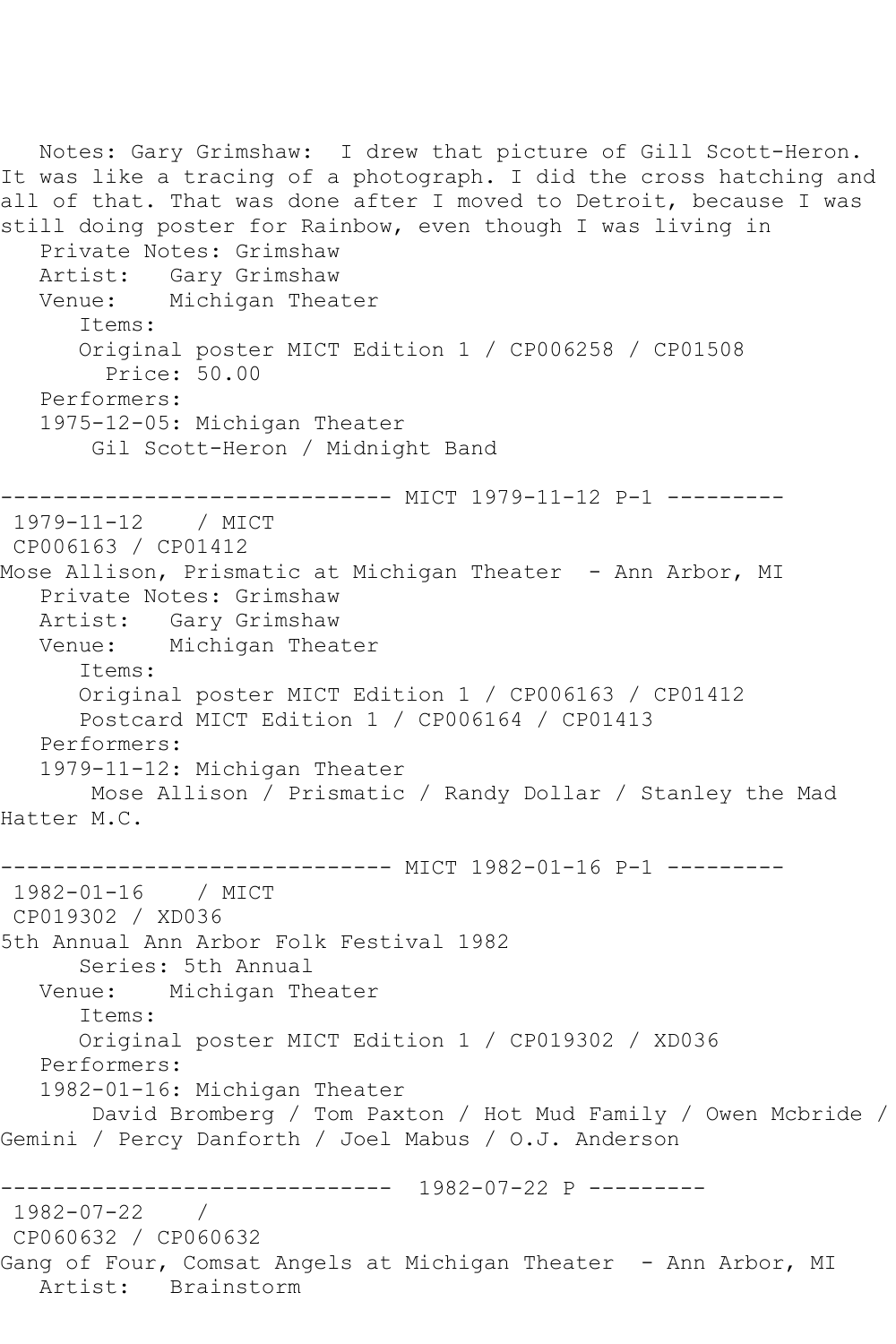Venue: Michigan Theater Promoter: Tom Stachler / WABX / Prism Productions Items: Original poster / CP060632 / CP060632 (11 x 17) Performers: 1982-07-22: Michigan Theater Gang of Four / Comsat Angels ------------------------------ MICT 1983-01-15 P-1 --------- 1983-01-15 / MICT CP019303 / XD037 6th Annual Ann Arbor Folk Festival 1983 Series: 6th Annual Venue: Michigan Theater Items: Original poster MICT Edition 1 / CP019303 / XD037 Performers: 1983-01-15: Michigan Theater David Bromberg / John Hartford / Claudia Schmidt / Jim Post / Ann Doyle / John Roberts / Tony Barrand / Bill Spence / Fennig's All-Star String Band / Dan Crary / Connie Regan / Barbara Freeman ------------------------------ MICT 1984-01-26 P-1 --------- 1984-01-26 / MICT CP019304 / XD038 7th Annual Ann Arbor Folk Festival 1984 Series: 7th Annual Venue: Michigan Theater Items: Original poster MICT Edition 1 / CP019304 / XD038 Performers: 1984-01-26: Michigan Theater David Bromberg / Steve Goodman / Richard Thompson / Ferron / Rare Air / Eclectricity / Lou and Peter Berryman / Madcat Ruth / Footloose / O.J. Anderson ------------------------------ STA 1984-05-25 H --------- 1984-05-25 / STA CP044664 Thomas Dolby, DJ Diana at St. Andrew's Hall - Detroit, MI Event: Thomas Dolby Video Party Artist: Gary Grimshaw Venue: Saint Andrew's Hall, Detroit Promoter: Ceremony Productions Items: Handbill STA / CP044664 Performers: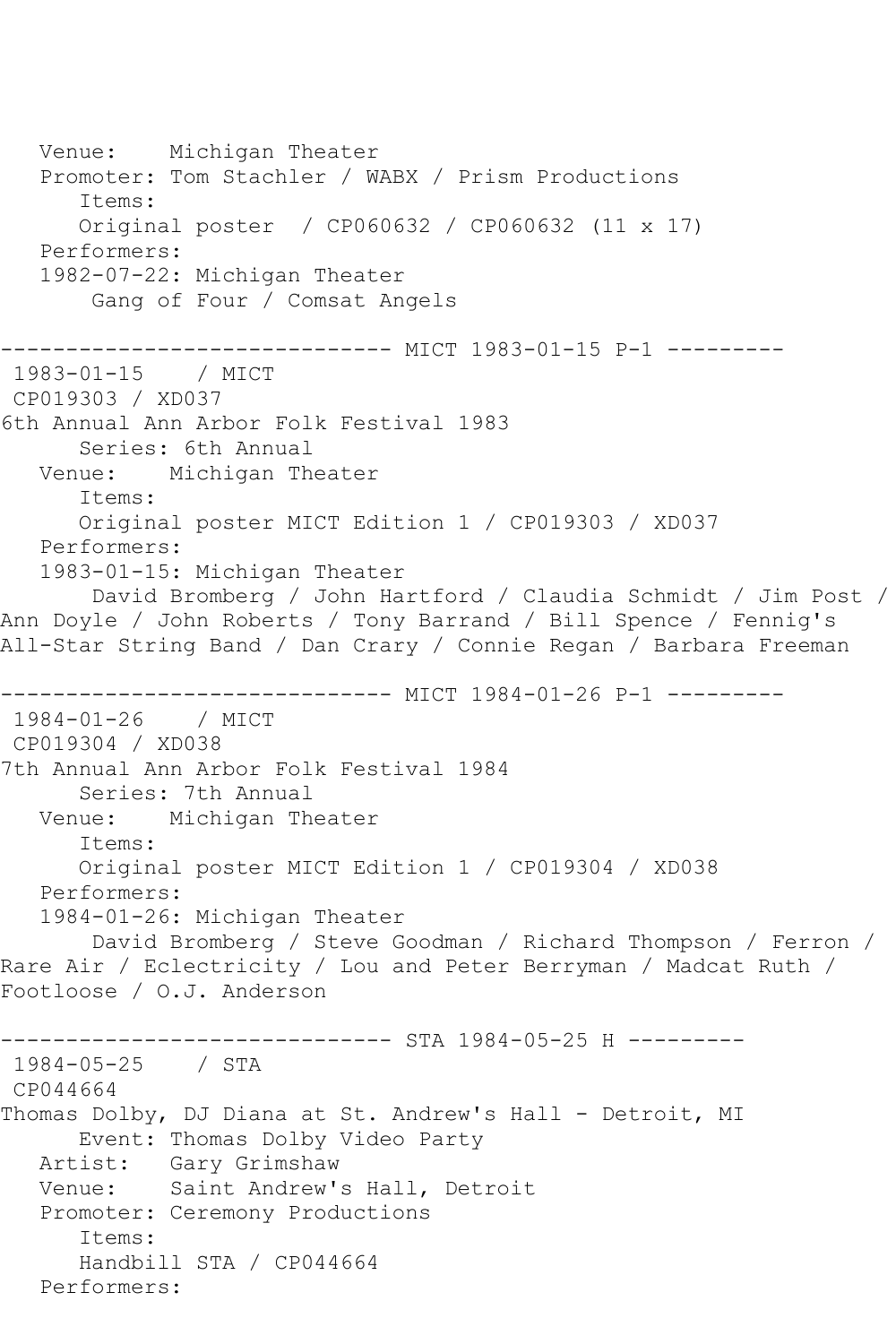1984-05-25: Saint Andrew's Hall, Detroit Thomas Dolby / DJ Diana 1984-06-08: Michigan Theater Clutch Cargo's Simple Minds / China Crisis ------------------------------ MICT 1985-04-18 P-1 --------- 1985-04-18 / MICT CP019279 / XD013 Roger Mcguinn, Dave Alvin at Michigan Theater [Ann Arbor, MI]<br>Venue: Michigan Theater Michigan Theater Items: Original poster MICT Edition 1 / CP019279 / XD013 Performers: 1985-04-18: Michigan Theater Roger Mcguinn / Dave Alvin ------------------------------ MICT 1985-11-15 P-1 --------- 1985-11-15 / MICT CP019270 / XD004 Roches at Michigan Theater - Ann Arbor, MI Venue: Michigan Theater Items: Original poster MICT Edition 1 / CP019270 / XD004 Performers: 1985-11-15: Michigan Theater Roches --------- MICT 1987-04-10 P-1 ---------1987-04-10 / MICT CP019295 / XD029 B.B. King at Michigan Theater – Ann Arbor, MI<br>Venue: Michigan Theater Michigan Theater Items: Original poster MICT Edition 1 / CP019295 / XD029 Performers: 1987-04-10: Michigan Theater B.B. King ----------------------------- GLP 1992-09-11 P-1 ---------1992-09-11 / GLP CP006195 / CP01444 Ann Arbor Blues and Jazz Festival at Ann Arbor, MI Private Notes: \* A/A- 9 copies CHECK Artist: Gary Grimshaw Venue: Crisler Arena Items: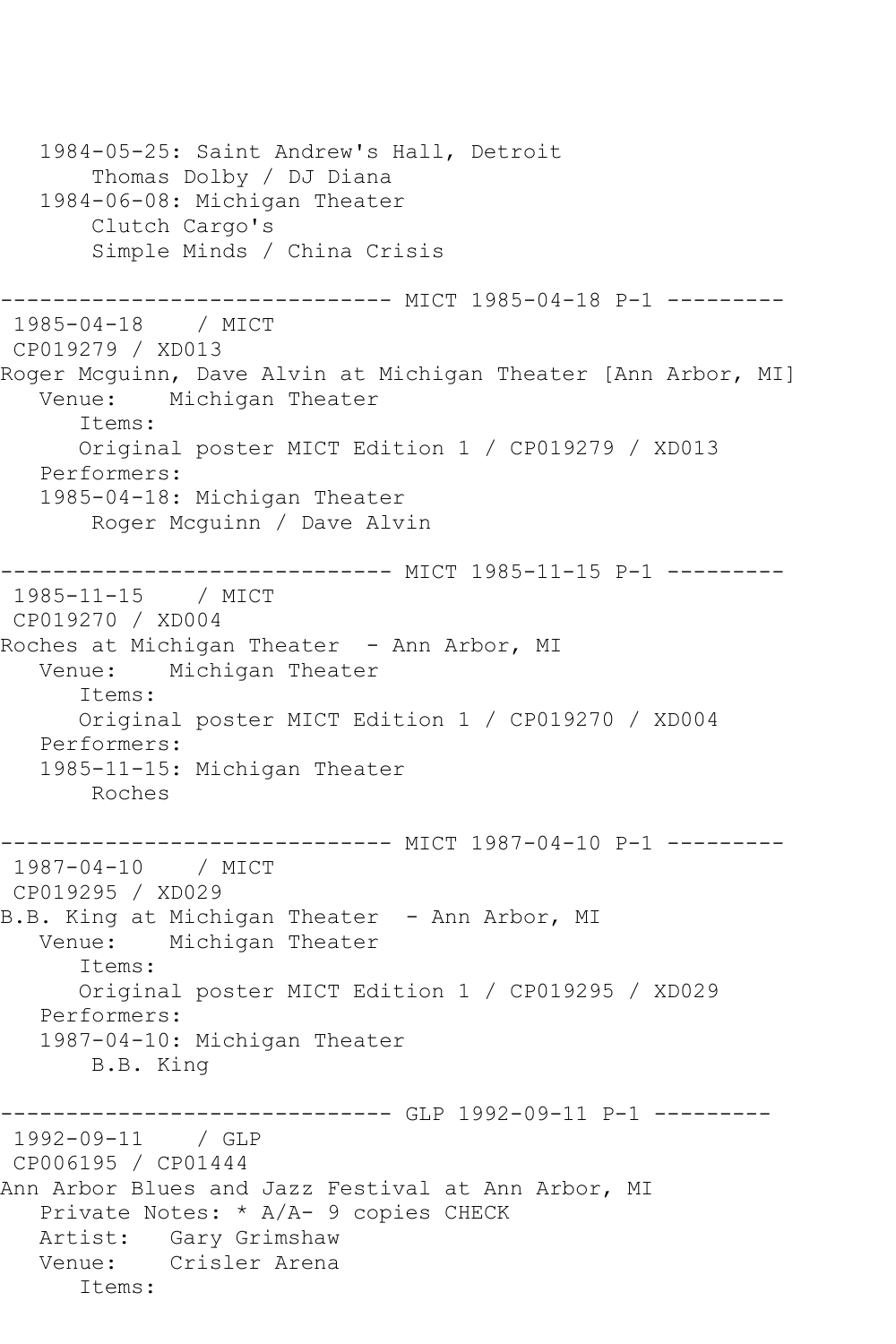Original poster GLP Edition 1 / CP006195 / CP01444 (17 x 20.5) Price: 50.00 Performers: 1992-09-11: Crisler Arena Bonnie Raitt / Katie Webster / Chesel Brothers / Thornetta Davis 1992-09-12: Gallup Park George Bedard / Ann Arbor All Stars / Snooky Pryor / John Nicholas / Son Seals / Maria Muldaur / James Cotton Blues Band 1992-09-13: Gallup Park Al Green / Charles Brown / Straight Ahead / Robert Jr. Lockwood / Blues Factory All Stars 1992-09-11: Michigan Theater David Murray / Don Pullen / Archie Shepp 1992-09-12: Michigan Theater Sonny Rollins ------------------------------ GLP 1993-09-17 P-1 --------- 1993-09-17 / GLP CP005759 / CP01008 Ann Arbor Blues and Jazz Festival 1993 at Gallup Park - Ann Arbor, MT Private Notes: \* AABJ Venue: Michigan Theater Items: Original poster GLP Edition 1 / CP005759 / CP01008 Performers: 1993-09-17 1993-09-19: Michigan Theater Joe Henderson / Harvey Thompson 1993-09-18: Gallup Park Guru's Jazzmatazz / Donald Byrd / Gumbo / A.J. Croce / Steve Ferguson / Midwest Creole Ensemble / Sonny Sharrock / Madcat and Kane / Big Dave and the Ultrasonics / Etta James / Blues Disciples 1993-09-19: John Mayall / Bluesbreakers / Terrance Simien / Mallet Playboys / Holmes Brothers / Michael Ray / Cosmic Krewe / George Bedard / Kingpins / Ii-V-I Orchestra ------------------------------ GLP 1994-09-16 P-1 --------- 1994-09-16 CP005770 / CP01019 Ann Arbor Blues and Jazz Festival 1994 at Gallup Park - Ann Arbor, MI Private Notes: \* AABJ Event: Ann Arbor Blues and Jazz Festival 1994 at Gallup Park Venue: Gallup Park Promoter: Ann Arbor Blues and Jazz Festival Items: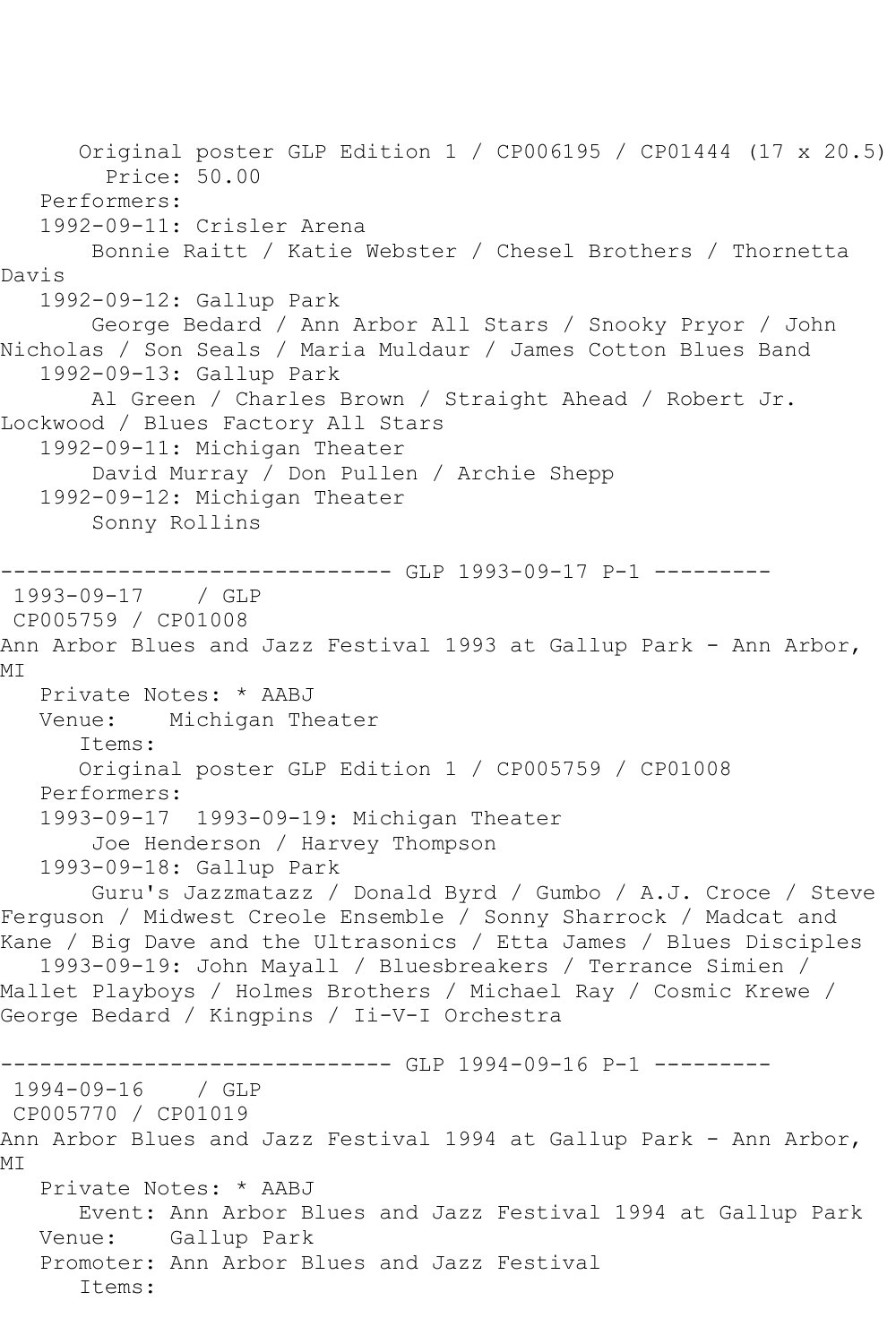Original poster GLP Edition 1 / CP005770 / CP01019 Original poster GLP Edition 1 / CP020644 / XL1994 GLP / CP014417 / MARM221 Performers: 1994-09-16 1994-09-18: Gallup Park Gil Scott-Heron / Charles Brown / Ben Harper 1994-09-16: Gallup Park War / Winston Walls / Norma Jean Bell / Larry Mccray / Sir Mack Rice / Sun Messengers / Washtenaw Community College Jazz Band 1994-09-17: Michigan Theater Roy Hargrove / Toshiko Akioshi / Lew Tebackin 1994-09-18: Gallup Park Taj Mahal / Beau Jocque / Zydeco Rollers / Gene Harris / Steve Nardella / James Harmon Band / Highest Praise ---------- MICT-MA-023 1995-02-16 P-1 ---------1995-02-16 / MICT MA-023 CP007479 / CP02723 Bobby Mcferrin, Bang Zoom at Michigan Theater - Ann Arbor, MI Private Notes: Arminski Artist: Mark Arminski Venue: Michigan Theater Items: Original poster MICT-MA-023 Edition 1 / CP007479 / CP02723 Price: 75.00 Handbill MICT-MA-023 Edition 1 / CP008671 / CP03916 MICT-MA-023 / NONE / ARM023 Performers: 1995-02-16: Michigan Theater Bobby Mcferrin / Bang Zoom -------------- MICT-MA-024 1995-03-11 P-1 ---------1995-03-11 / MICT MA-024 CP007480 / CP02724 Buddy Guy, Chris Duarte at Michigan Theater - Ann Arbor, MI Private Notes: Arminski Artist: Mark Arminski Venue: Michigan Theater Items: Original poster MICT-MA-024 Edition 1 / CP007480 / CP02724 Price: 250.00 Handbill MICT-MA-024 Edition 1 / CP008672 / CP03917 Price: 30.00 MICT-MA-024 / NONE / ARM024 Performers: 1995-03-11: Michigan Theater Buddy Guy / Chris Duarte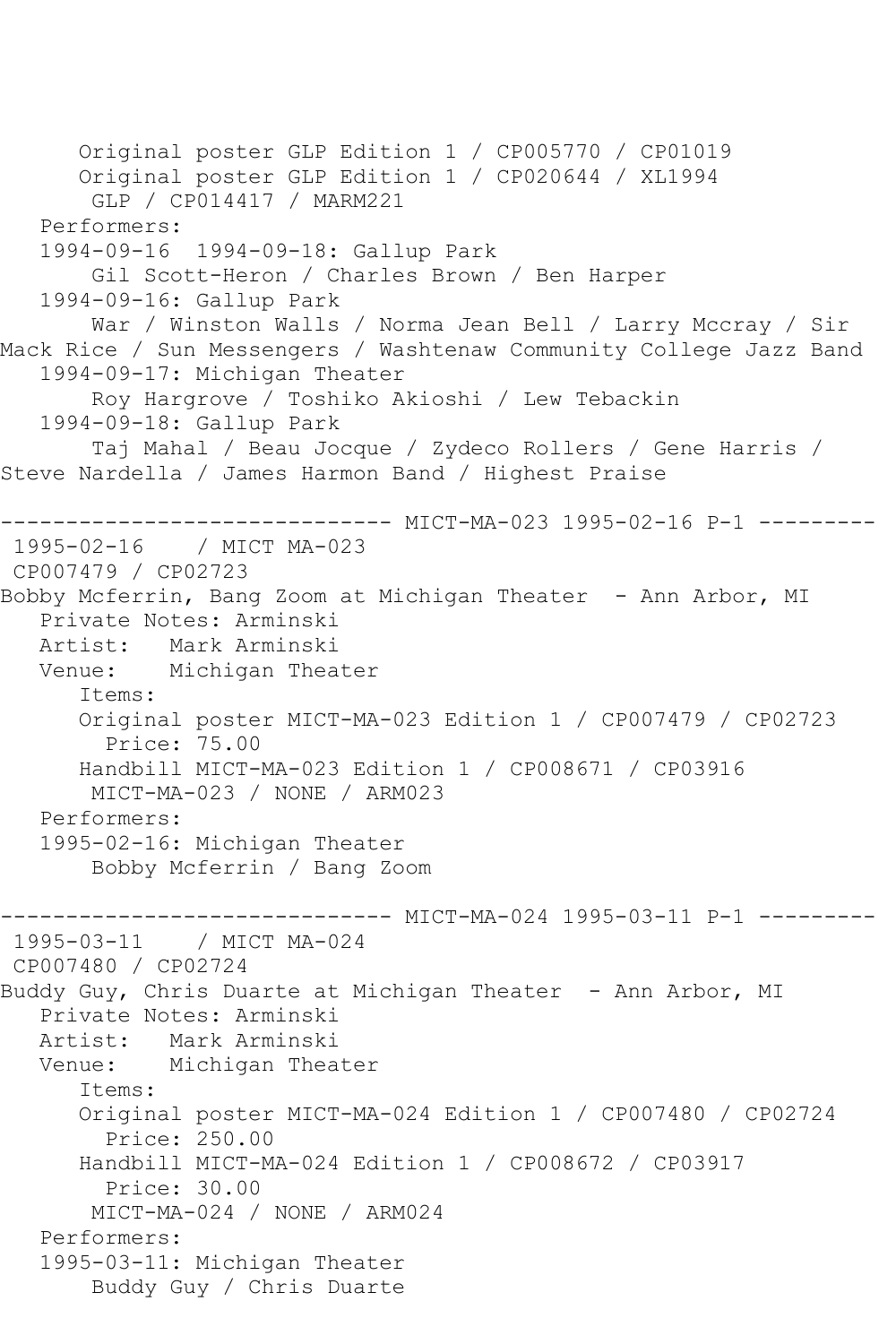```
------------------------------ MICT-MA-037 1995-06-10 P-1 ---------
1995-06-10 / MICT MA-037
CP007493 / CP02737
King Crimson, Robert Fripp at Michigan Theater - Ann Arbor, MI
   Private Notes: Arminski N/A
   Artist: Mark Arminski
   Venue: Michigan Theater
       Items:
      Original poster MICT-MA-037 Edition 1 / CP007493 / CP02737
       Handbill MICT-MA-037 Edition 1 / CP008685 / CP03930
        MICT-MA-037 / NONE / ARM037
   Performers:
   1995-06-10: Michigan Theater
       King Crimson / Robert Fripp / Adrian Belew / Trey Gunn / Tony 
Levin / Pat Mastelloto / Bill Bruford
------------------------------ GLP 1995-09-15 P-1 ---------
1995-09-15 / GLP 
CP005771 / CP01020
Ann Arbor Blues and Jazz Festival 1995 at Gallup Park - Ann Arbor,
MT
   Private Notes: * AABJ
   Venue: Michigan Theater
       Items:
      Original poster GLP Edition 1 / CP005771 / CP01020
        GLP / CP020645 / XL1995
   Performers:
   1995-09-15 1995-09-17: Michigan Theater
        DR. John the Night Tripper / John Mooney
   1995-09-16: Gallup Park
        Booker T and the MG's / Poncho Sanchez / Lonnie Mack / 
Tinsley Ellis / Little Sonny / Shawn Thunder Wallace / Mimi Harris / 
Snakes / Cassandra Wilson / Kathy Kosins
   1995-09-17: Gallup Park
        Fontella Bass / Caribbean Jazz Project / Paquito D'rivera / 
Dave Samuals / Andy Narell / Scott Hamilton / Fat Possom Mississippi 
Juke Joint / R.L. Burnside / Junior Kimbrough / Dave Thompson / 
Chisel Brothers / Thornetta Davis / Howard and the White Boys
                      --------- MICT-MA-053 1995-10-17 P-1 ---------
1995-10-17 / MICT MA-053
CP007509 / CP02753
Belly, Catherine Wheel at Michigan Theater - Ann Arbor, MI
  Private Notes: Arminski<br>Artist: Mark Arminski
           Mark Arminski
   Venue: Michigan Theater
```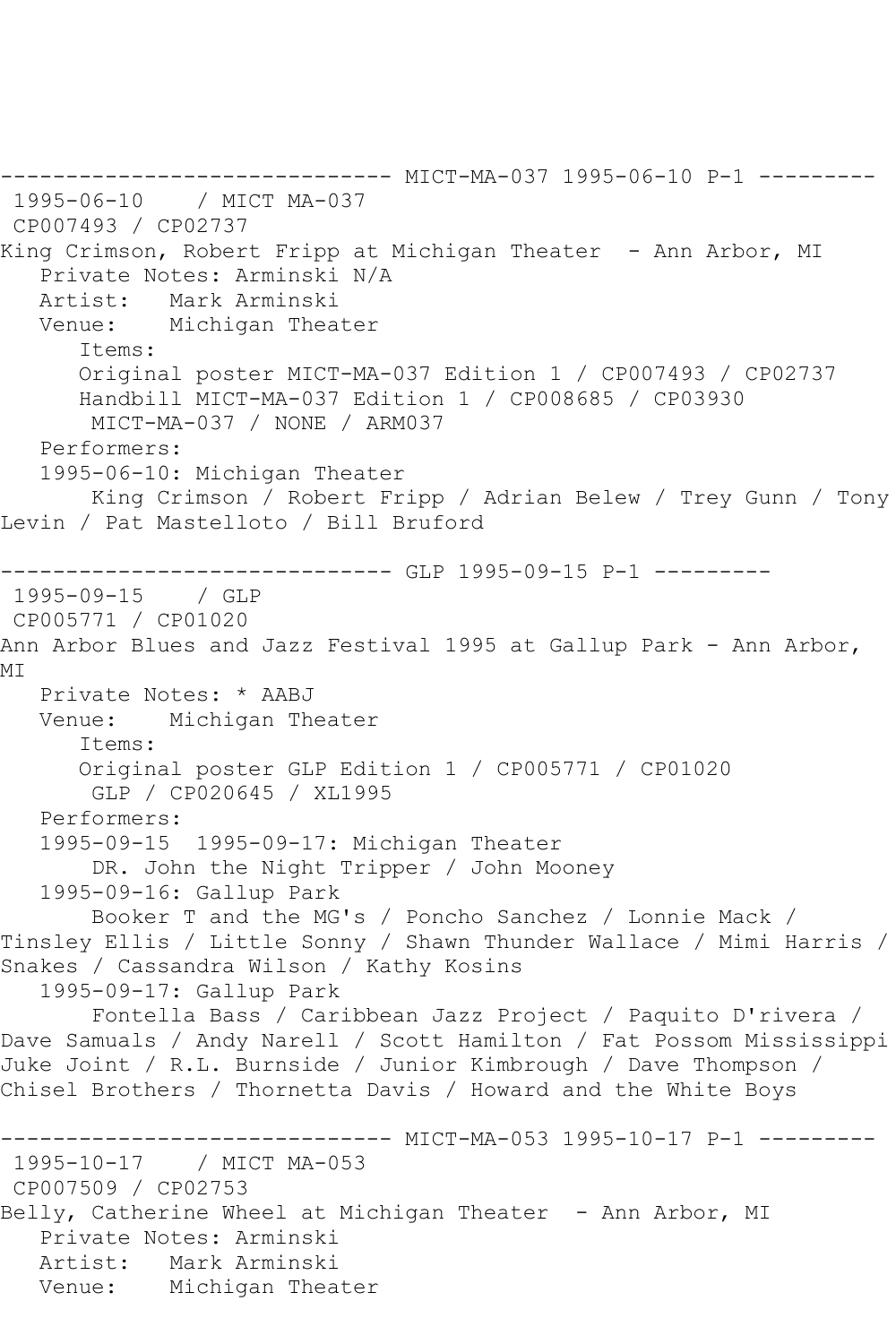Items: Original poster MICT-MA-053 Edition 1 / CP007509 / CP02753 Price: 40.00 Handbill MICT-MA-053 Edition 1 / CP008702 / CP03947 Price: 5.00 MICT-MA-053 / NONE / ARM053 Performers: 1995-10-17: Michigan Theater Belly / Catherine Wheel / Jewel ------------------------------ -MA-9608 1996-04-04 P-1 --------- 1996-04-04 / MA-9608 CP007527 / CP02771 Verve Pipe at Michigan Tour Poster -, MI Private Notes: Arminski Event: ritz Artist: Mark Arminski Venue: Michigan Tour Poster Items: Original poster -MA-9608 Edition 1 / CP007527 / CP02771 Price: 100.00 Handbill -MA-9608 Edition 1 / CP008721 / CP03966 Price: 5.00 -MA-9608 / CP003546 / ARM9608 Performers: 1996-04-04 1996-04-09: Michigan Tour Poster Michigan Tour Poster 1996-04-04: MSU Auditorium, East Lansing 1996-04-04: MSU Auditorium, East Lansing Verve Pipe / Verve Pipe 1996-04-05: State Theater, Kalamazoo 1996-04-05: State Theater, Kalamazoo Verve Pipe / Verve Pipe 1996-04-11: Orbit Room, Grand Rapids 1996-04-11: Orbit Room, Grand Rapids Verve Pipe / Verve Pipe 1996-04-13: Michigan Theater 1996-04-13: Michigan Theater Verve Pipe / Verve Pipe ------------ GLP 1996-09-12 P-1 ----------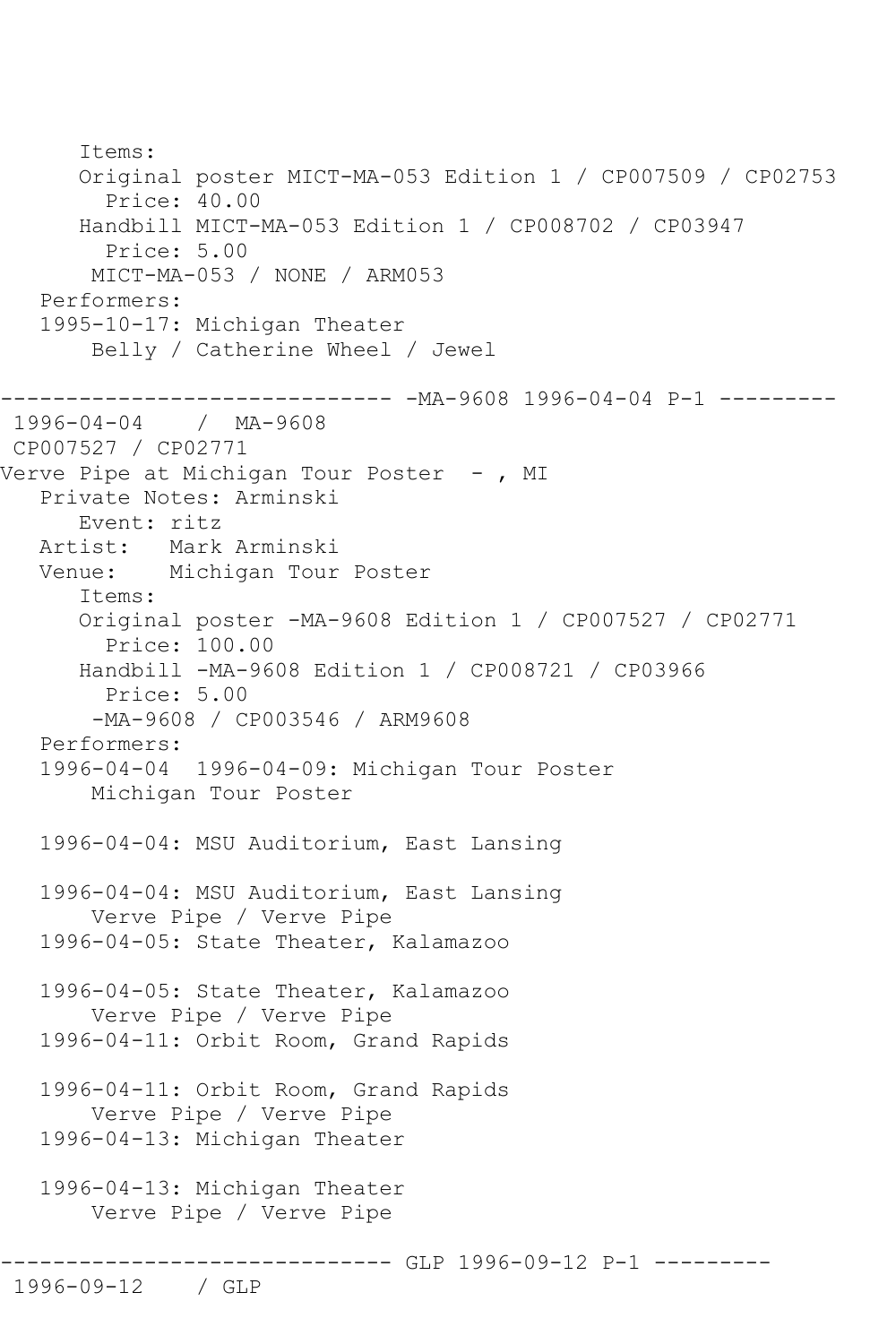CP005760 / CP01009 Ann Arbor Blues and Jazz Festival 1996 at Gallup Park - Ann Arbor, MI Private Notes: \* AABJ CHECK<br>Venue: Michigan Theater Michigan Theater Items: Original poster GLP Edition 1 / CP005760 / CP01009 Performers: 1996-09-12: Michigan Theater 1996-09-13: Michigan Theater Taj Mahal / Alvin Youngblood Hart 1996-09-13: Bird of Paradise Wallace Roney Quintet 1996-09-14: Gallup Park Al Hill and the Love Butlers / John Sinclair / Ed Moss / Marcus Belgrave / Louis Smith / Sue Foley / Terrance Simien / Mallet Playboys / Pharoah Sanders 1996-09-14: Michigan Theater Blues Brothers 1996-09-14: Gallup Park Laquint Weaver / Hallelujah Singers / Trumpet Summit / Big Dave and the Ultrasonics / Dave Douglas String Group / Corey Harris / Luther Allison / Maceo Parker ------------------------------ MICT-MA-9632 1996-10-17 P-1 --------- 1996-10-17 / MICT MA-9632 CP007551 / CP02795 Los Lobos at Michigan Theater - Ann Arbor, MI Private Notes: Arminski Artist: Mark Arminski Venue: Michigan Theater Items: Original poster MICT-MA-9632 Edition 1 / CP007551 / CP02795 Price: 100.00 Handbill MICT-MA-9632 Edition 1 / CP008747 / CP03992 MICT-MA-9632 / CP003572 / ARM9632 Performers: 1996-10-17: Michigan Theater Los Lobos ------------------------------ MICT-MA-9634 1996-11-10 P-1 --------- 1996-11-10 / MICT MA-9634 CP007553 / CP02797 Ani Difranco at Michigan Theater [Ann Arbor, MI] Private Notes: Arminski Artist: Mark Arminski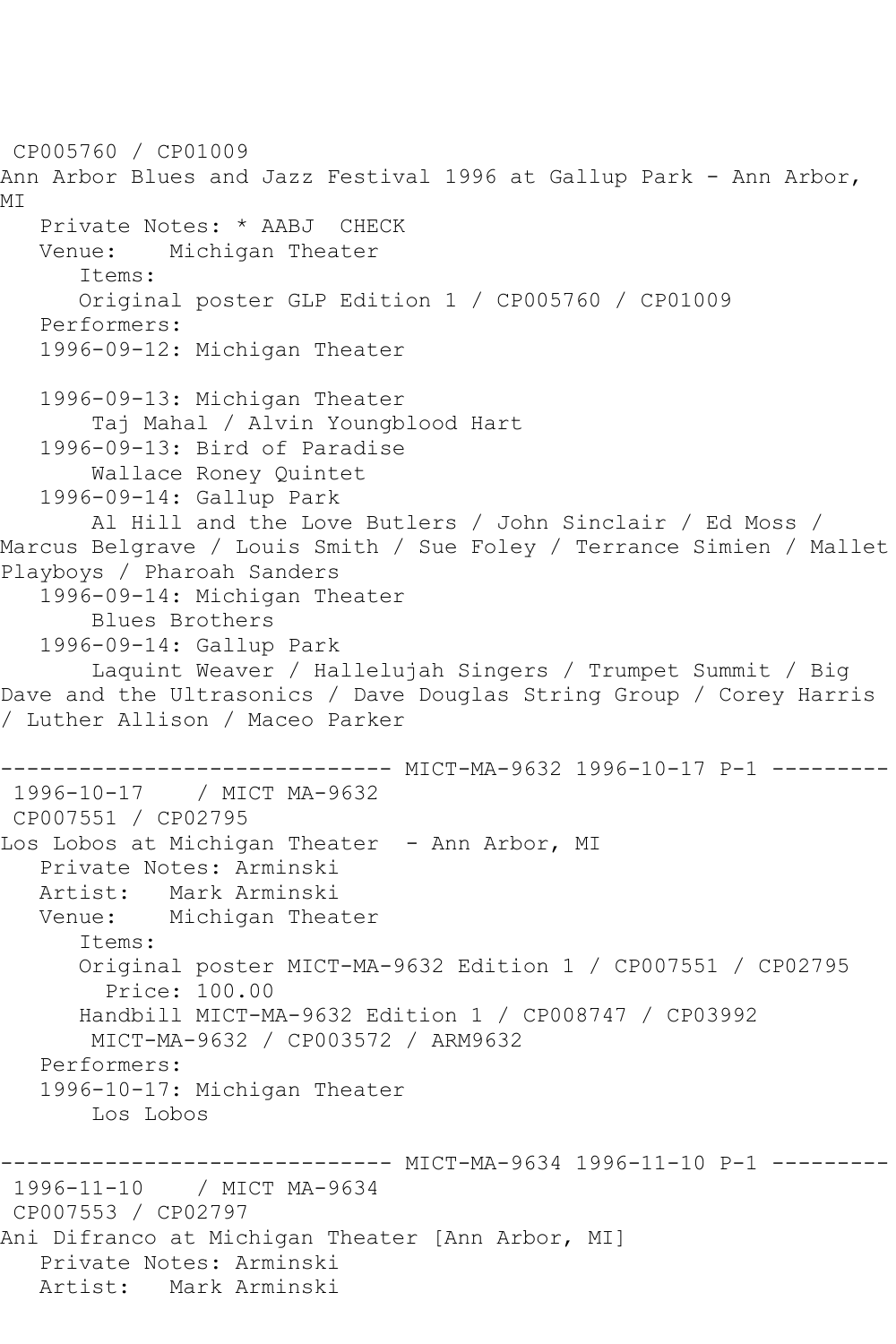```
 Venue: Michigan Theater
       Items:
       Original poster MICT-MA-9634 Edition 1 / CP007553 / CP02797
         Price: 250.00
       Handbill MICT-MA-9634 Edition 1 / CP008749 / CP03994
         Price: 30.00
       Handbill MICT-MA-9634 Edition 1 / CP008750 / CP03995 Var. V
         Description: Handbill variant with no type
         Price: 30.00
       MICT-MA-9634 / CP003574 / ARM9634
        MICT-MA-9634 / CP003575 / ARM9634B
   Performers:
   1996-11-10: Michigan Theater
        Ani Difranco
      ------------------------------ MICT-MA-9702 1997-02-06 P-1 ---------
1997-02-06 / MICT MA-9702
CP007561 / CP02805
Laurie Anderson at Michigan Theater - Ann Arbor, MI
   Private Notes: Arminski
       Event: Performing the Speed of Darkness
   Artist: Mark Arminski
   Venue: Michigan Theater
       Items:
       Original poster MICT-MA-9702 Edition 1 / CP007561 / CP02805
         Price: 30.00
       Handbill MICT-MA-9702 Edition 1 / CP008760 / CP04005
        MICT-MA-9702 / CP003582 / ARM9702
   Performers:
   1997-02-06: Michigan Theater
        Laurie Anderson
------------------------------ MICT-MA-9708 1997-03-24 P-1 ---------
1997-03-24 / MICT MA-9708
CP007567 / CP02811
Indigo Girls at Michigan Theater - Ann Arbor, MI
   Private Notes: Arminski
           Mark Arminski
   Venue: Michigan Theater
       Items:
      Original poster MICT-MA-9708 Edition 1 / CP007567 / CP02811
         Price: 200.00
       Handbill MICT-MA-9708 Edition 1 / CP008767 / CP04012
        MICT-MA-9708 / CP003589 / ARM9708
   Performers:
   1997-03-24: Michigan Theater
        Indigo Girls
```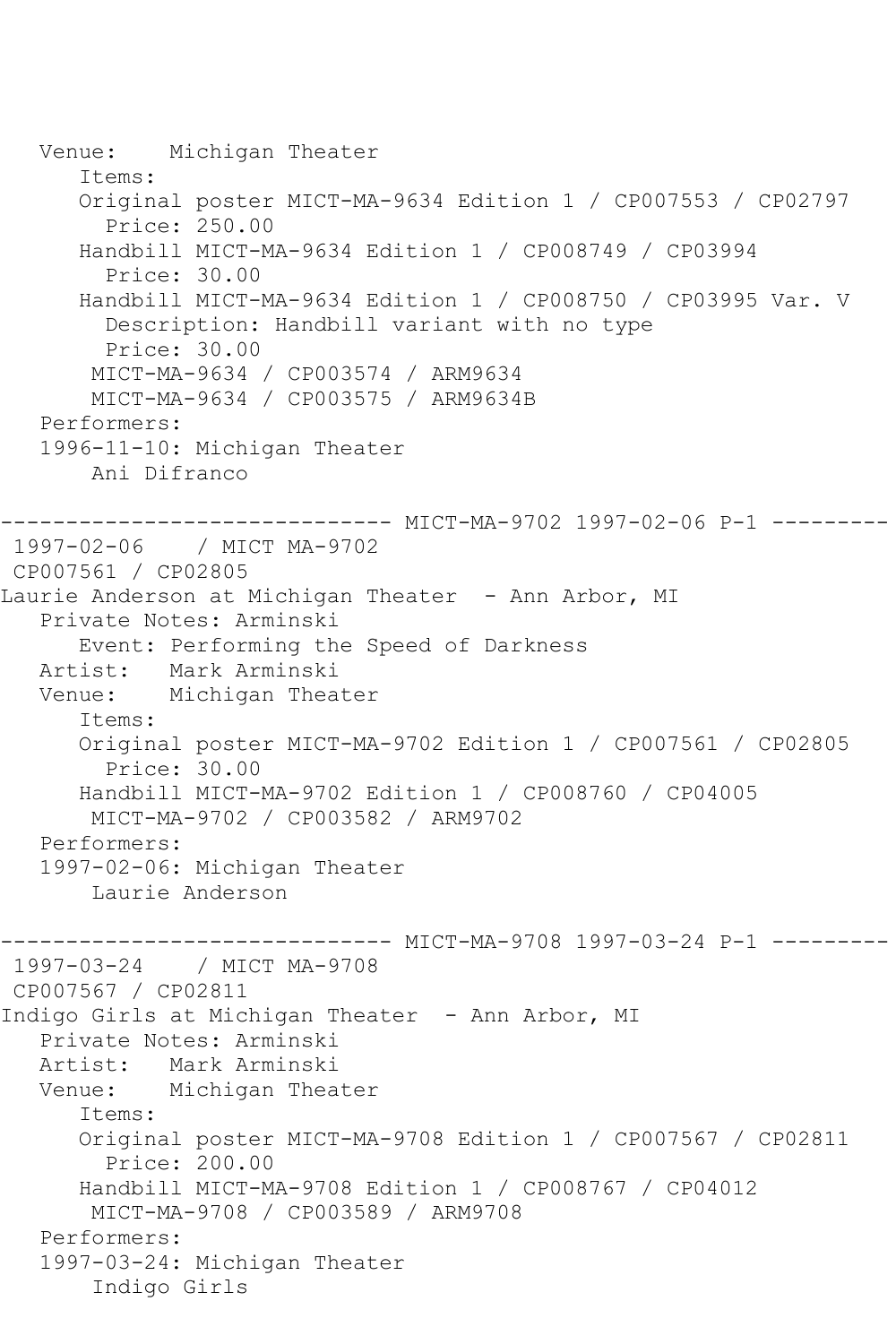------------------------------ BOP 1997-09-04 P-1 --------- 1997-09-04 / BOP CP020646 / XL1997 Ann Arbor Blues and Jazz Festival 1997 at Gallup Park, Ann Arbor, MI Venue: Bird of Paradise Promoter: Ann Arbor Blues and Jazz Festival Items: Original poster BOP Edition 1 / CP020646 / XL1997 Performers:  $1997 - 09 - 04$  1997-09-05: Bird of Paradise Kurt Elling / Laurence Hobgood Trio 1997-09-05: Michigan Theater Johnnie Bassett / Blues Insurgents / Buddy Guy 1997-09-06: Gallup Park Lady Sunshine and the X Band / Mudpuppy / Lavelle White / Big Jack Hohnson and the Oilers / Don Byron Quartet / Medeski Martin and Wood 1997-09-06: Bird of Paradise Bird of Paradise Orchestra 1997-09-07: Transmission / Paul Keller / Paul Keller / Honneyboy Edwards / Marcia Ball ------------------------------ MICT-MA-9805 1998-04-17 P-1 --------- 1998-04-17 / MICT MA-9805 CP007603 / CP02847 Ekoostik Hookah, Guster at Michigan Theater - Ann Arbor, MI Private Notes: Arminski Mark Arminski Venue: Michigan Theater Items: Original poster MICT-MA-9805 Edition 1 / CP007603 / CP02847 Price: 40.00 Handbill MICT-MA-9805 Edition 1 / CP008793 / CP04038 Price: 10.00 MICT-MA-9805 / CP003615 / ARM9805 Performers: 1998-04-17: Michigan Theater Ekoostik Hookah / Guster -------------- BOP 1998-09-11 P-1 ---------1998-09-11 / BOP CP005897 / CP01146 Ann Arbor Blues and Jazz Festival 1998 at Gallup Park - Ann Arbor, MI Private Notes: \* AABJ CHECK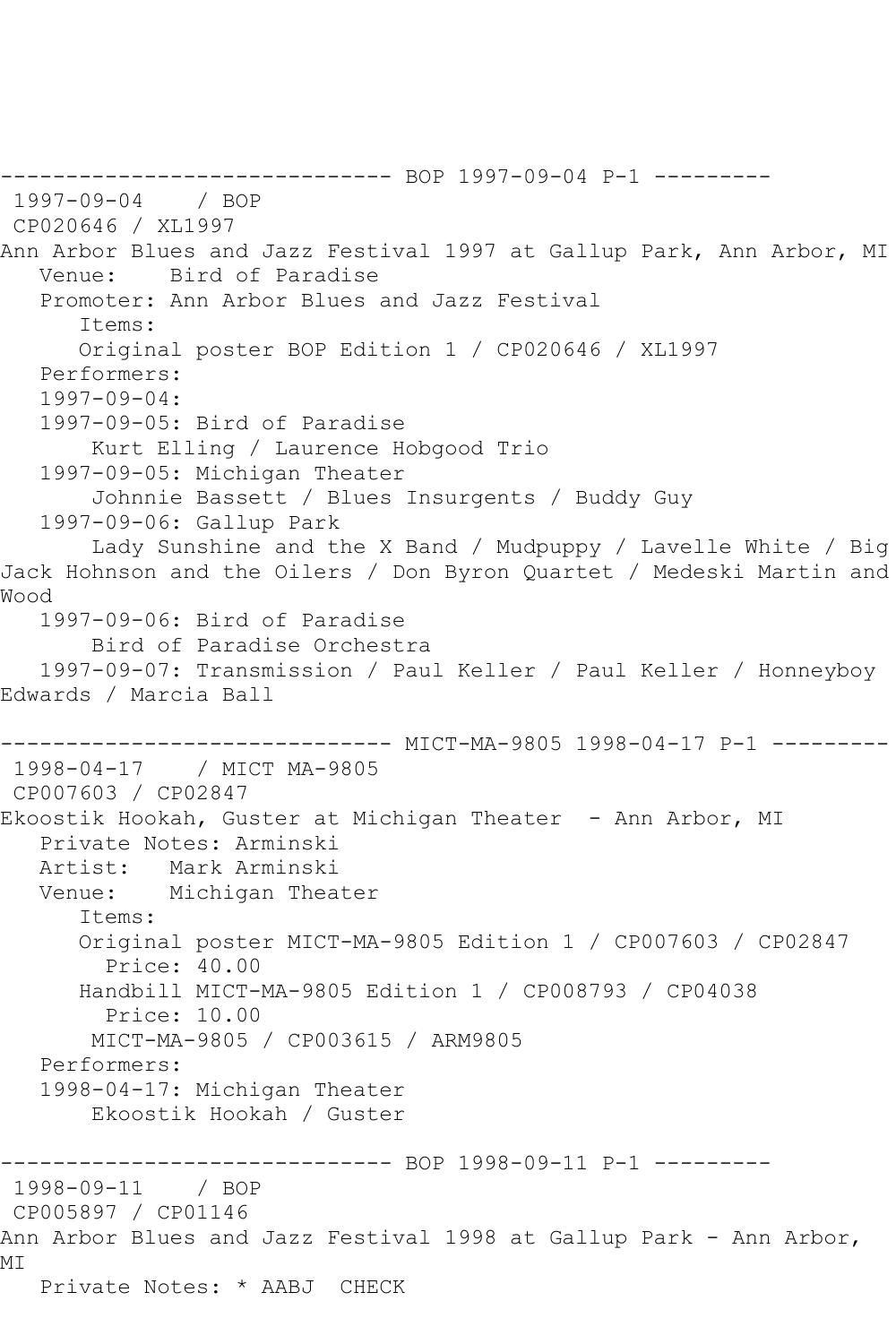Venue: Bird of Paradise Items: Original poster BOP Edition 1 / CP005897 / CP01146 Performers: 1998-09-11: Bird of Paradise Lou Donaldson 1998-09-11: Michigan Theater Maceo Parker 1998-09-12: Gallup Park Rick Roe Quartet / Poignant Plecostomus / Michael Ray and the Cosmic Krewe / Olu Dara / Atomic Fireballs / Groove Collective / Gallup Park Robert Jones / Root Doctors / Rosie Ledet / Paul Delay / New Orleans Klezmer All Stars / Bo Diddley ------------------------------ MICT-MA-9903 1999-03-09 P-1 --------- 1999-03-09 / MICT MA-9903 CP007605 / CP02849 Brian Wilson at Michigan Theater - Ann Arbor, MI Private Notes: Arminski N/A Artist: Mark Arminski Venue: Michigan Theater Items: Original poster MICT-MA-9903 Edition 1 / CP007605 / CP02849 Original poster MICT-MA-9903 Edition 1 / CP008812 / CP04057 Handbill MICT-MA-9903 Edition 1 / CP014108 / MAH234 MICT-MA-9903 / CP003635 / ARM9903 Performers: 1999-03-09: Michigan Theater Brian Wilson ------------------------------ BOP 1999-09-17 P-1 --------- 1999-09-17 / BOP CP005754 / CP01003 Ann Arbor Blues and Jazz Festival 1999 at Gallup Park - Ann Arbor, MI Private Notes: \* AABJ CHECK Venue: Bird of Paradise Items: Original poster BOP Edition 1 / CP005754 / CP01003 Original poster BOP Edition 1 / CP020441 / XL022 BOP / CP005769 / CP01018 Performers: 1999-09-17: Bird of Paradise Charles Earland / Etta James 1999-09-17: Michigan Theater Koko Taylor / Buddy Guy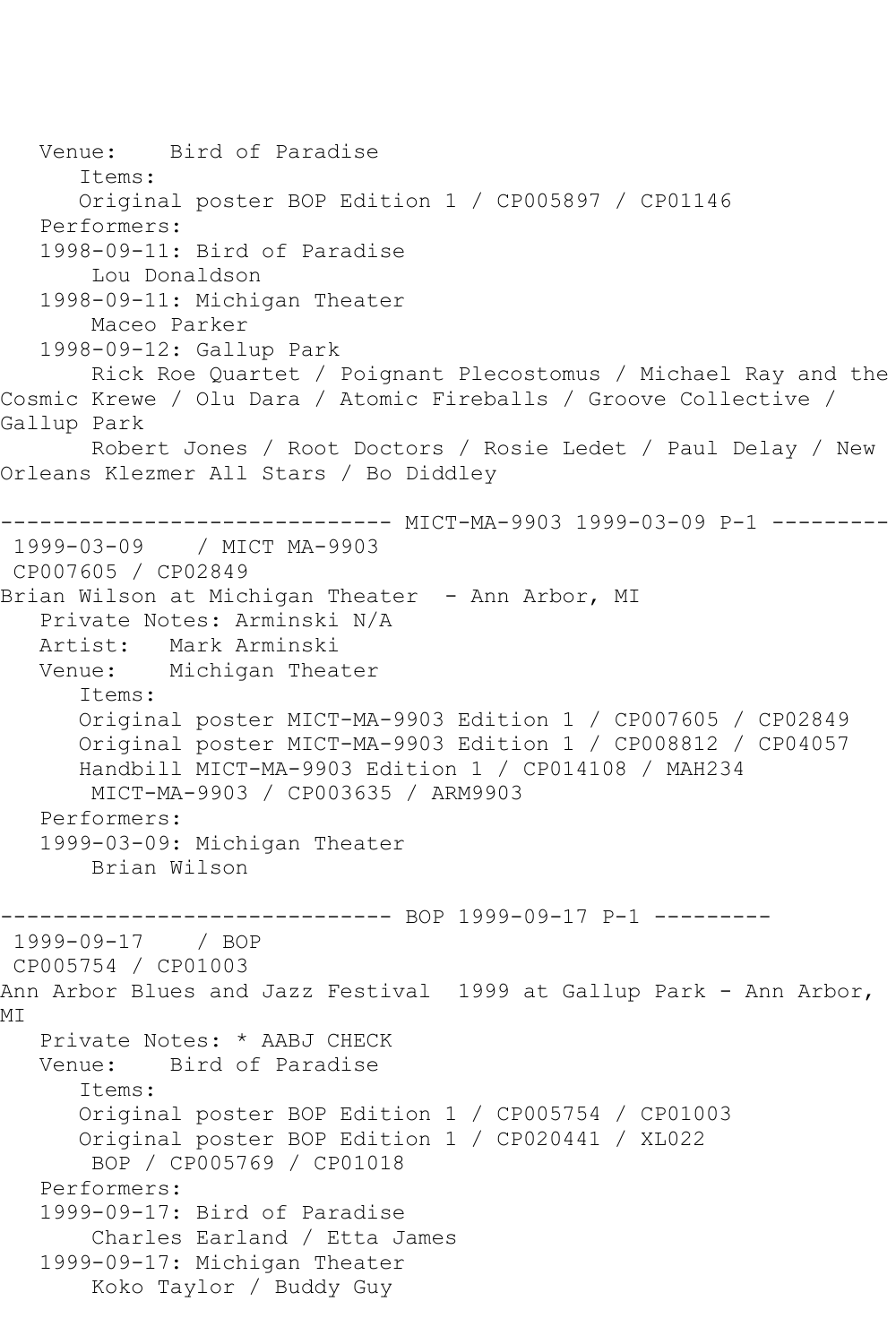1999-09-18: Gallup Park Uncle Jessie White / Thornetta Davis / Jimmy Dillon / Steve Turre / C.J. Chenier / Red Hot Louisiana Band / Pharoah Sanders 1999-09-19: Madcat and Kane / Amigo Latin All-Stars / Bird of Paradise Orchestra / Steve Lucky / Rhumba Bums / Big Bill Morganfield / Bob Margolin / Roots Band / Keb' Mo' ------------------------------ MICT 19zz-02-21 P-1 --------- 19zz-02-21 / MICT CP019923 / XJ056 Residents at Michigan Theater - Ann Arbor, MI Venue: Michigan Theater Items: Original poster MICT Edition 1 / CP019923 / XJ056 MICT / CP018730 / THJME0233 Performers: 19zz-02-21: Michigan Theater Residents ------------------------------ MICT 19zz-04-08 P-1 --------- 19zz-04-08 / MICT CP020653 / XM004 B.B. King and Larry McCray<br>Venue: Michigan Thea Michigan Theater Items: Original poster MICT / CP004208 / CD04617 Original poster MICT Edition 1 / CP020653 / XM004 Performers: 19zz-04-08: Michigan Theater B.B. King / Larry Mccray ------------------------------ MICT 19zz-04-29 P-1 --------- 19zz-04-29 / MICT CP014019 / MAH143 Jackopierce at Michigan Theater - Ann Arbor, MI Venue: Michigan Theater Promoter: Prism Productions Items: Original poster MICT Edition 1 / CP014019 / MAH143 Performers: 19zz-04-29: Michigan Theater Jackopierce ------------------------------ MICT 19zz-05-25 P-1 --------- 19zz-05-25 / MICT CP019298 / XD032 Jam at Michigan Theater - Ann Arbor, MI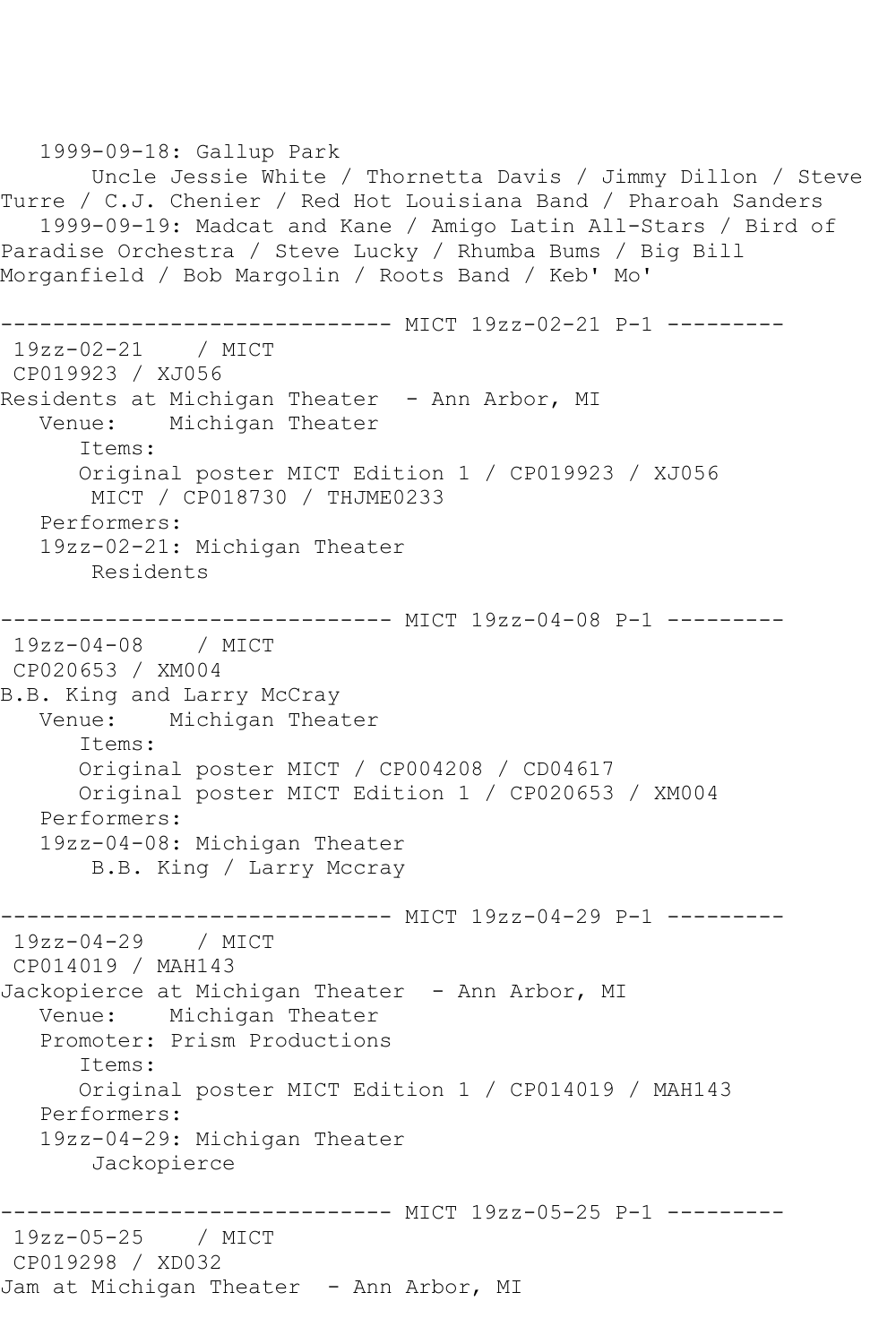Venue: Michigan Theater Items: Original poster MICT Edition 1 / CP019298 / XD032 Performers: 19zz-05-25: Michigan Theater Jam ------------------------------- MICT 19zz-06-24 P-1 ----------<br>19zz-06-24 / MICT / MICT CP004241 / CD04651 Summer Blues Meltdown at Michigan Theater Venue: Michigan Theater Items: Original poster MICT Edition 1 / CP004241 / CD04651 Performers: 19zz-06-24: Michigan Theater Koko Taylor / Johnny Copeland / Lonnie Brooks / Robert Jr. Lockwood ------------------------------ MICT 19zz-11-15 P-1 --------- 19zz-11-15 / MICT CP013918 / MAH044 Southern Comfort, Buddy Guy at Michigan Theater - Ann Arbor, MI Event: House of Blues<br>Venue: Michigan Theat Michigan Theater Items: Original poster MICT Edition 1 / CP013918 / MAH044 Performers: 19zz-11-15: Michigan Theater Southern Comfort / Buddy Guy / Blind Boys of Alabama / Clarence Fountain / Billy Boy Arnold ------------------------------ MICT-MA-2001 2000-02-02 P-1 --------- 2000-02-02 / MICT MA-2001 CP007627 / CP02871 Cowboy Junkies at Michigan Theater - Ann Arbor, MI Private Notes: Arminski Mark Arminski Venue: Michigan Theater Items: Original poster MICT-MA-2001 Edition 1 / CP007627 / CP02871 Price: 50.00 Handbill MICT-MA-2001 Edition 1 / CP008844 / CP04089 Price: 2.00 Handbill MICT-MA-2001 Edition 1 / CP008845 / CP04090 Price: 5.00 Performers: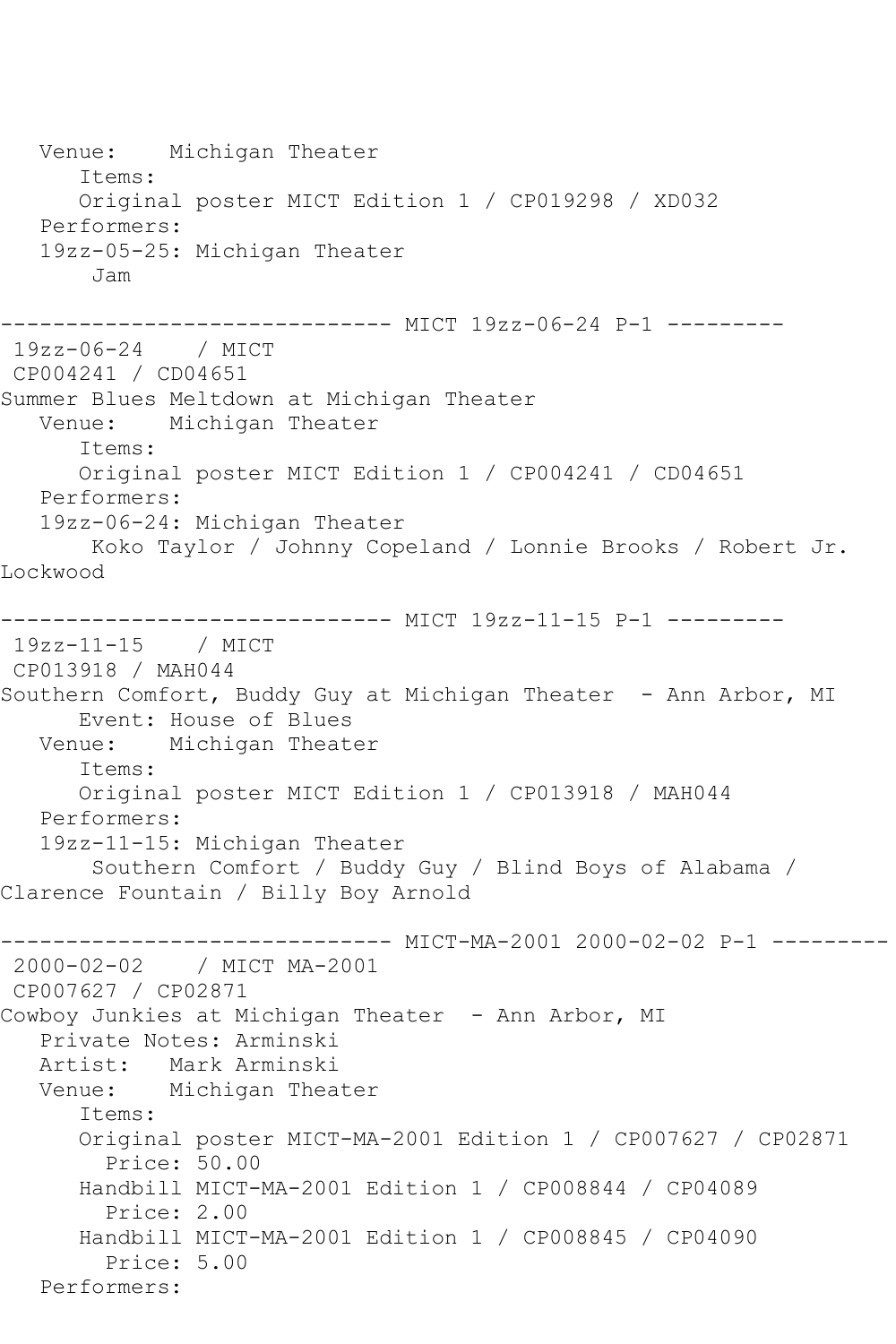2000-02-02: Michigan Theater Cowboy Junkies ------------------------------ MICT-MA-2003 2000-02-15 P-1 --------- 2000-02-15 / MICT MA-2003 CP007628 / CP02872 Moxy Fruvious at Michigan Theater - Ann Arbor, MI Private Notes: Arminski Artist: Mark Arminski Venue: Michigan Theater Items: Original poster MICT-MA-2003 Edition 1 / CP007628 / CP02872 Price: 30.00 Handbill MICT-MA-2003 Edition 1 / CP008846 / CP04091 Price: 2.00 Performers: 2000-02-15: Michigan Theater Moxy Fruvious ------------------------------ MICT 2000-04-27 P-1 --------- 2000-04-27 / MICT CP008853 / CP04098 John Lee Hooker, John Hammond Jr. at Michigan Theater - Ann Arbor, MI Private Notes: Arminski Venue: Michigan Theater Items: Original poster MICT Edition 1 / CP008853 / CP04098 Performers: 2000-04-27: Michigan Theater John Lee Hooker / John Hammond Jr. / Larry Mccray ------------------------------ 2000-04-27 P ---------  $2000 - 04 - 27$ CP700456 / CP700456 John Lee Hooker, John Hammond at Michigan Theater [Ann Arbor, MI] Notes: This item appears in the book 'The Art of Modern Rock' as AMR # 082.5<br>Artist: Mark Arminski Venue: Michigan Theater Promoter: WDET / Prism Items: Original poster / CP700456 / CP700456 (10-1/2 x 22) Performers: 2000-04-27: Michigan Theater John Lee Hooker / John Hammond / Larry McCray Band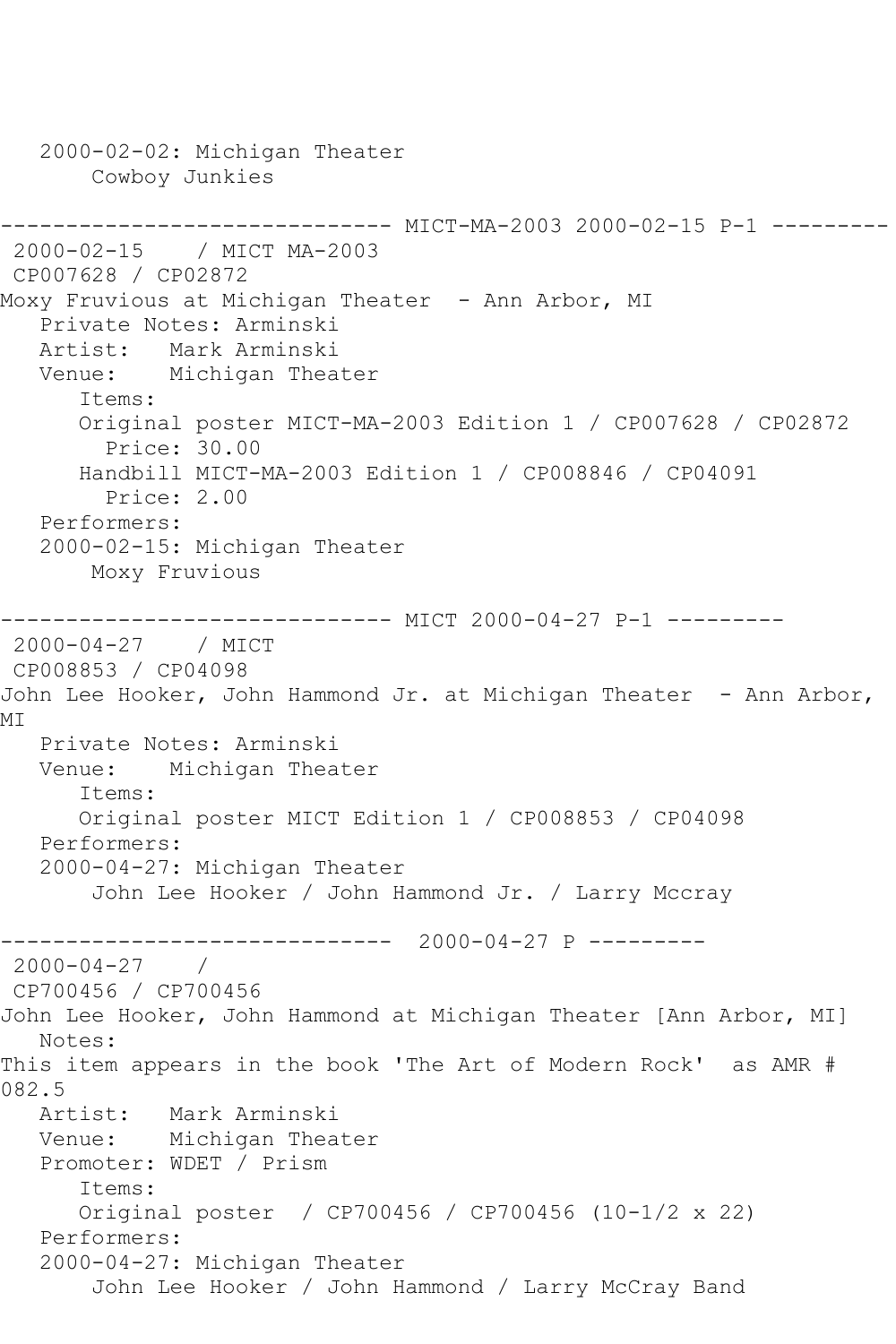------------------------------ MICT-MA-2021 2000-10-14 P-1 --------- 2000-10-14 / MICT MA-2021 CP007647 / CP02891 Great Big Sea at Michigan Theater - Ann Arbor, MI Private Notes: Arminski Artist: Mark Arminski Venue: Michigan Theater Items: Original poster MICT-MA-2021 Edition 1 / CP007647 / CP02891 Price: 30.00 Handbill MICT-MA-2021 Edition 1 / CP008872 / CP04116 Price: 2.00 Performers: 2000-10-14: Michigan Theater Great Big Sea ------------------------------ 2002-02-18 P --------- 2002-02-18 / CP050382 / CP050382 Residents at Higher Ground Notes: This item appears in the book 'The Art of Modern Rock' as AMR # 266.6 Artist: Steven Cerio Venue: Higher Ground Promoter: Noiseville Items: Original poster / CP050382 / CP050382 Performers: 2002-02-18: Higher Ground Residents 2002-02-19: Le Spectrum Residents 2002-02-20: Phoenix Residents 2002-02-21: Michigan Theater Residents 2002-02-22: Orpheum Theater Residents ------------------------------ MICT NONE P-1 --------- NONE / MICT CP005609 / CP00858 Steve Earle, Del Mccoury Band at Michigan Theater - Ann Arbor, MI Private Notes: Misc \* CHECK Venue: Michigan Theater